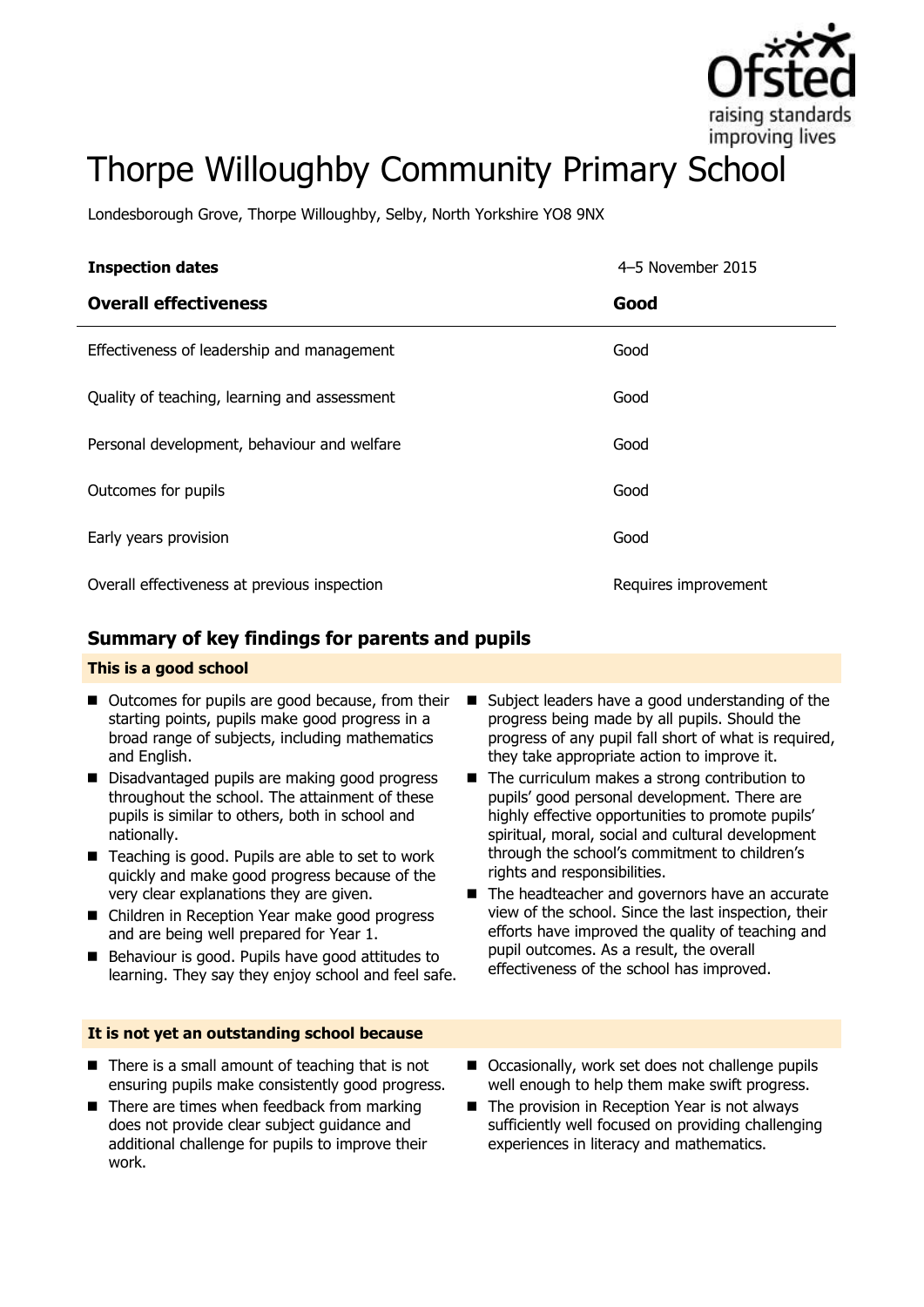

# **Full report**

## **What does the school need to do to improve further?**

- **IMP** Improve the consistency of teaching, learning and assessment to ensure that pupils make outstanding progress by:
	- providing incisive subject feedback that challenges pupils to do even better than at present  $\frac{1}{2}$
	- giving pupils enough time to act upon teachers' comments fully  $\frac{1}{2}$
	- setting work that challenges all pupils consistently well
	- assessing pupils' work to provide appropriate additional challenge where necessary.
- **Improve the provision in Reception Year by:** 
	- creating rich and varied activities, indoors and outdoors, to support the development of children's literacy and mathematics
	- making timely and appropriate interventions to ensure learning is highly focused on developing children's literacy and mathematical skills.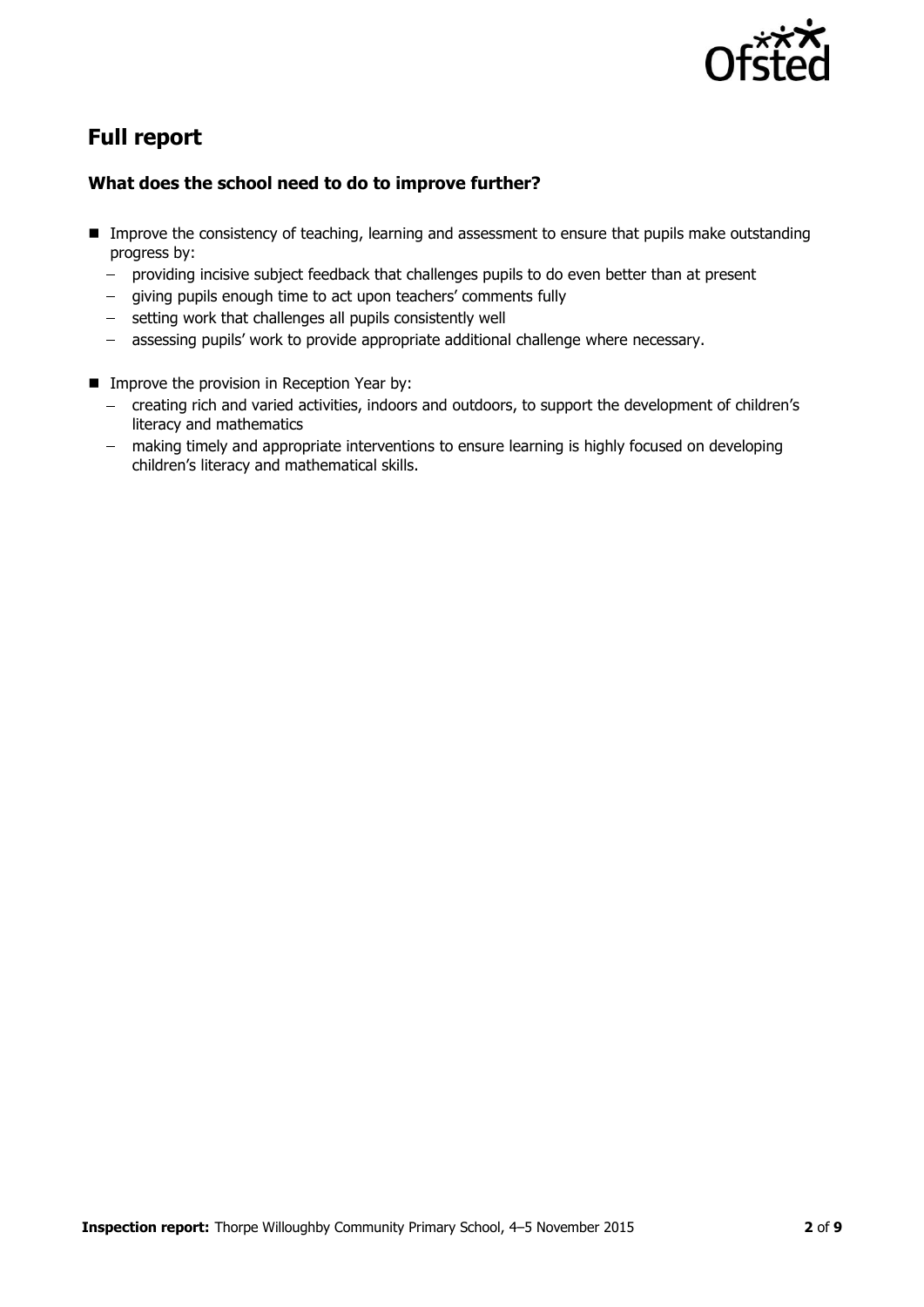# **Inspection judgements**



### **Effectiveness of leadership and management is good**

- The headteacher and governors have developed a strong sense of purpose among all staff and are ambitious for the pupils. Since the previous inspection, they have concentrated on developing subject leadership and a thorough performance management system for teachers, which is used to identify appropriate training to improve teaching. Also, governors and leaders check the progress of pupils very regularly and take action if any pupil is falling behind. As a result of the actions taken by leaders and governors, the quality of teaching and outcomes for pupils are good.
- Leaders have an accurate view of the school's strengths and its areas for improvement. Subject leadership has improved with coaching and support from the local authority and opportunities to work with leaders from other schools. Subject leaders check the quality of teaching regularly, using a wide range of evidence and information. They have a clear understanding of the quality of teaching in their subjects and the progress each child is making.
- Subject leaders use examples of good practice they have seen in the school, or in other schools, to strengthen teaching. Their good work has supported the headteacher in improving teaching across the school and improving outcomes. Newly qualified teachers are supported well by middle and senior leaders in developing their skills.
- The curriculum provides a wealth of exciting opportunities that broaden pupils' experiences. There are good links across a wide range of subjects to develop pupils' reading, writing and mathematical skills. Cultural links with a school in Zambia, along with visits from people from other religions, contribute exceptionally well to pupils' spiritual, moral, social and cultural development. A good range of extracurricular activities contribute well to pupils' impressive understanding of children's rights and the responsibilities that go with them.This range of activities, coupled with visits from magistrates who work closely with pupils to create a courtroom scenario, give pupils a clear understanding of British values and prepare them well for life in modern Britain. The school regularly checks the curriculum to ensure it is providing a good education for all groups of pupils.
- The primary sports funding is spent highly effectively to extend pupils' sporting skills and provide additional activities such as fencing and cheerleading. It is used to provide training for teachers in gymnastics and tag rugby. Inspectors observed pupils developing impressive skills in passing and moving during a rugby lesson. The school has many pupils who participate well in cross-country running and football. Pupils told inspectors that they enjoyed the wide range of sporting activities organised for them.
- The headteacher takes direct management of the additional government funding, the pupil premium, provided to the school for disadvantaged pupils. The very effective deployment of additional staffing and assiduous checking of the progress these pupils are making have successfully improved their rates of progress. Consequently, in 2015, attainment for disadvantaged pupils was close to that of others nationally and slightly better than others in school.
- The local authority regularly checks on how well the school is doing and has provided good support for the teaching of mathematics and improvement to middle leadership.
- The governance of the school
	- The governing body has a strong understanding of how well the school is doing. Governors visit the school and see pupils' work. They are clear about the progress all groups of pupils are making through their good knowledge of national performance measures. Governors have regular updates on pupil progress, and they challenge senior leaders and subject leaders to ensure that pupils are doing well across the school.
	- The governing body is clear about the arrangements linking teachers' performance to pay. Governors use their skills to check the school's budget and have approved the use of pupil premium funding and know its impact on disadvantaged pupils in detail. Governors are clear about how the school is preparing pupils to be ready to take their place in society as good citizens.
- The arrangements for safeguarding are effective. Leaders ensure that the arrangements for safeguarding and child protection meet statutory requirements. Staff are appropriately trained and vigilant. Leaders work with parents and other agencies in the local authority to make sure vulnerable pupils are well cared for and supported. There is a nominated governor who checks the effectiveness of procedures with school leaders.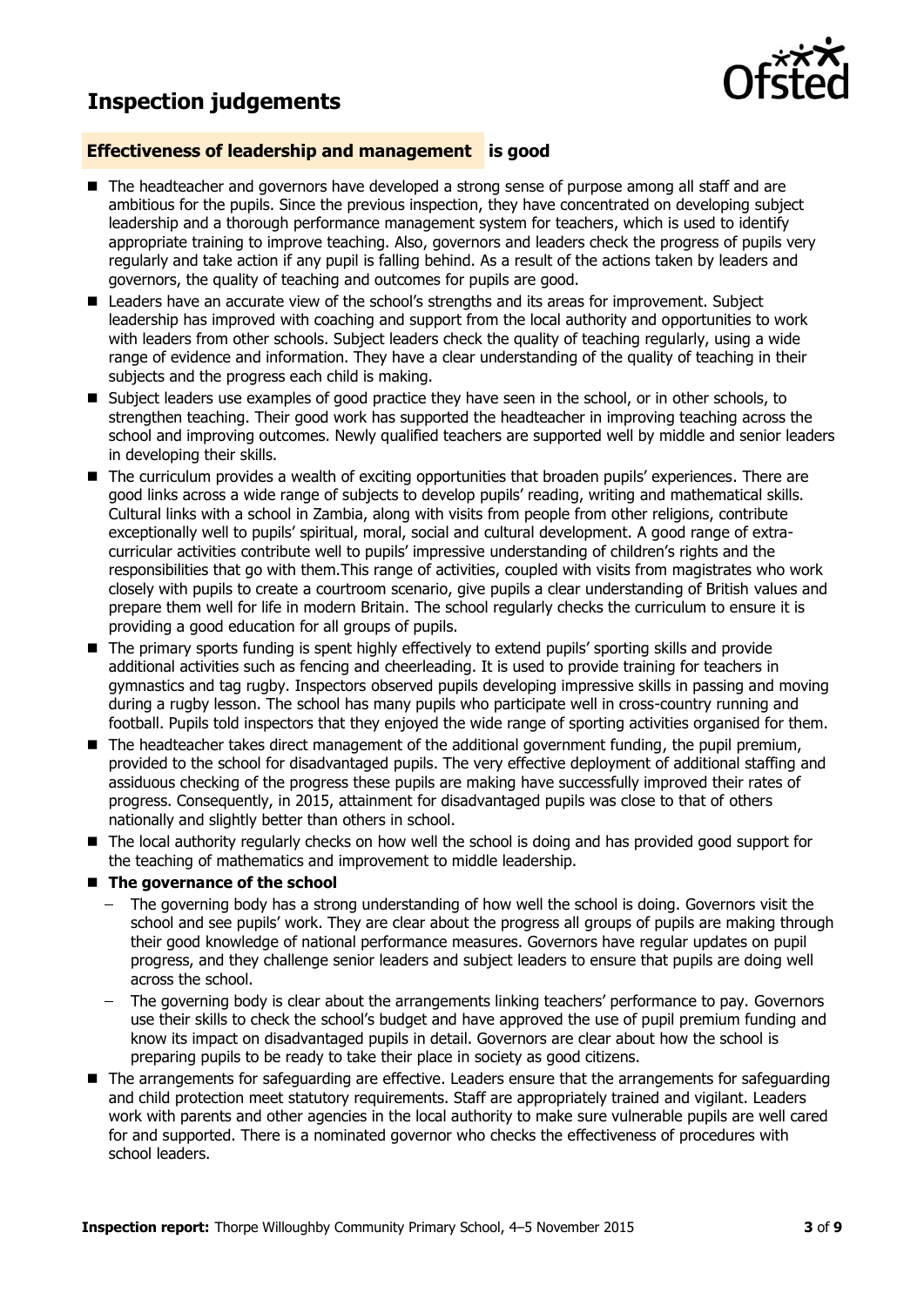

### **Quality of teaching, learning and assessment is good**

- The overall improvement to teaching, learning and assessment has been supported by judicious training for teachers and teaching assistants and the support given by subject leaders to improve practice.
- Teachers' explanations of what pupils are to learn during lessons are very clear. These help pupils start work quickly on their tasks and develop their understanding. They are encouraged to share their work with each other and do this well to help each other out if they are stuck or need to check the quality of their work. As a result, pupils make good progress in their learning and develop good personal skills.
- Teachers plan interesting work, capturing pupils' imagination and motivating them well. For example, pupils in Key Stage 2 enjoyed writing letters to children in Zambia and receiving letters back. Also, in Key Stage 1 when studying science, teachers ensured animals such as pigs, goats, a hare and a tortoise were brought to school to inspire high-quality writing.
- Teachers use good questioning skills to involve students in thinking deeply about what is being learned. They give pupils time to respond fully and use pupils' responses to strengthen the understanding of others and to clear up any misunderstandings.
- Teachers are quick to view and assess pupils' work in class. They spot those pupils who might be falling behind or who have misconceptions and support them well. However, they do not always increase the challenge of work swiftly enough for pupils who are finding it easy. Although pupils' progress is generally good, this lack of challenge prevents it being outstanding and very occasionally leads to progress that is not consistently good.
- An analysis of pupils' work showed good progress is made over time. It showed that marking and feedback are regular and follow the school's policy. However, feedback from marking is not consistently challenging pupils to think deeply about how they might improve their work. The feedback is not always related to the subject being studied. Occasionally, pupils are not given enough time to act fully upon the feedback and this limits the extent to which they can improve the standard of their work and make outstanding progress.
- Teachers provide good opportunities for pupils to develop their literacy and mathematical skills across a wide range of subjects because of the way leaders have planned the curriculum. Pupils develop good speaking skills through the many opportunities they have to read out loud and discuss their work together and with adults.
- Teaching assistants make a good contribution to pupils' learning. They are managed well and support pupils effectively to ensure they are making good progress. They work skilfully with individuals or groups of pupils, both inside and outside the classroom.

# **Personal development, behaviour and welfare is good**

### **Personal development and welfare**

- The school's work to promote pupils' personal development and welfare is good.
- Pupils are polite, courteous and welcoming to visitors. The inspectors found pupils to be confident in engaging in discussions with adults and giving their opinions about the school. Pupils say they enjoy being in the school and are well looked after. Even the very youngest children are keen to talk about their work and greet adults very politely.
- **Pupils dress smartly and are proud of their school. They get on well together at lunchtimes, playtimes and** in class.
- **Pupils enjoy the responsibilities given to them. There are good opportunities for them to take up posts of** responsibility such as 'playground buddy', school councillor and 'rights ambassador'.
- Pupils vote for their school council and this is a good introduction to democracy. They told the inspectors that there is good participation in the wide range of sporting activities and how important it is for them to keep fit.
- Pupils know how to keep themselves safe and learn about internet safety. They sing a 'rap' about how to keep safe when using the internet and are clear that they should not exchange messages with people they don't know. Pupils talk about being sensible and not talking to strangers. They have many opportunities to learn about how to keep safe, particularly in respect of road and cycle safety.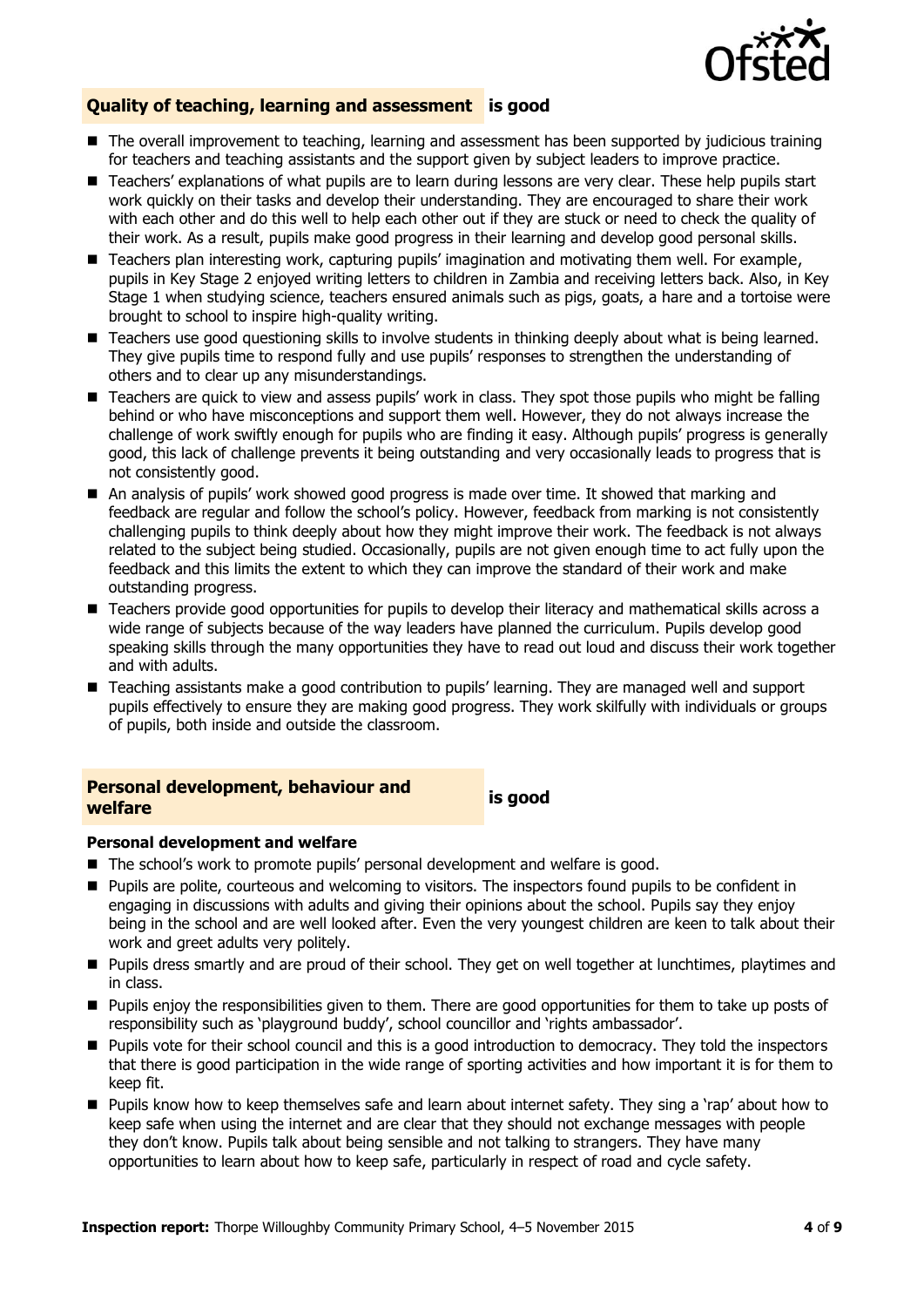

- All pupils say they are safe in school. Some told inspectors that the school is 'a rights respecting school' and they have a right to be safe in school as well as a responsibility to keep themselves and others safe. Parents and staff are unreservedly positive about children's safety.
- **Pupils are very clear about what constitutes bullying and they say it is rare. Pupils sent a pamphlet to all** parents to raise awareness of what constitutes bullying and the impact of bullying on individuals. Pupils say that there is some occasional 'falling out', which is managed quickly and very well by staff. School records confirm pupils' views that bullying is rare.

### **Behaviour**

- The behaviour of pupils is good.
- **Pupils are well aware of how they are expected to conduct themselves in class and around the school.** They appreciate the rewards given to them for behaving well. The school is a calm and welcoming place in which children manage their conduct well both inside and outside the classroom.
- **Pupils are keen to learn and quickly follow the instructions of teachers and other adults. Very** occasionally, a few pupils do not concentrate on their work when asked to discuss it with others. Pupils are proud of their work and work well together when learning in class. They listen carefully to the views of others.
- The school's environment is well cared for and is litter free. Displays of pupils' work and other educational materials interest pupils and promote the school as a good place for learning.
- Overall attendance is average, with many pupils attending well.

### **Outcomes for pupils are good**

- Outcomes are good and have been improving over time because of improvements in the quality of teaching and subject leadership. In reading, writing and mathematics, pupils make the progress expected of them and a good proportion make even better progress.
- An analysis of pupils' work across a wide range of subjects, including mathematics and English, showed that pupils are making good progress throughout Key Stage 1 and Key Stage 2. Children in Reception Year are also progressing well.
- In Key Stage 1, standards have improved strongly over the past two years. They are now average in reading and above average in writing and mathematics. The proportion of pupils attaining the highest standards is above average in each subject. These improvements have occurred because of good teaching and better checking of the progress for each pupil. Pupils falling behind are swiftly identified and given appropriate support to help them improve quickly.
- Pupils' progress in writing at Key Stage 2 has improved year on year and is now good. In 2015, standards in writing were broadly average and good teaching of English grammar, punctuation and spelling ensured that standards were average. Progress in both mathematics and reading were good from pupils' different starting points and they achieved broadly average standards.
- The most-able pupils achieve as well as similar pupils in other schools. They make good progress because of good teaching, and reach standards that are in line with similar pupils nationally.
- **Disadvantaged pupils are making good progress due to good use of the pupil premium, which is providing 1** additional teaching support and helping them to engage in the extra activities the school organises for all pupils. In 2015, those disadvantaged pupils leaving school at the end of Year 6 achieved standards that were at the national average and a little better than others in the school.
- Good leadership and skilful support by staff, some of whom specialise in the teaching of communication and interaction skills, are helping disabled pupils and those who have special educational needs to make the same good progress as other pupils in the school. Pupils who need support to develop their communication and interaction skills are included fully in all mainstream classes and make similar progress to others.
- An analysis of pupils' work showed that pupils of Gypsy/Roma heritage make good progress. This is a result of well-targeted support from staff, who help them to catch up quickly after being away from the school. In the past two years, those pupils of Gypsy/Roma heritage leaving the school at the end of Year 6 have reached standards that are in line with national averages.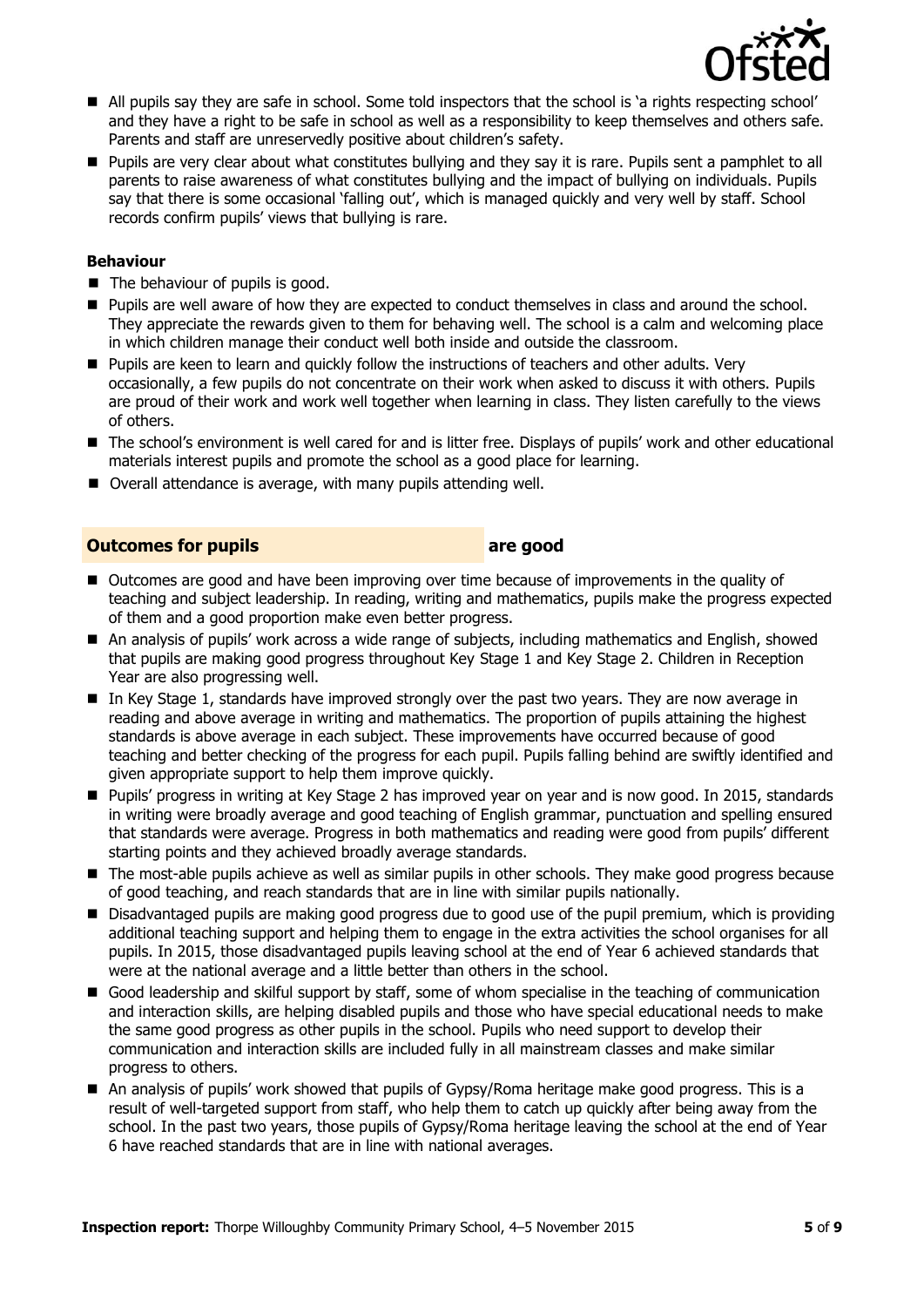

■ The school promotes reading well and pupils say they enjoy reading. The school makes sure that pupils read a variety of books and have a good understanding of what they are reading. In the most recent screening check for reading at the end of Year 1, the large majority of pupils achieved the expected standard. Inspectors saw highly skilled teaching of letters and sounds, which is helping pupils to make good progress.

### **Early years provision is good**

- Children are safe and happy because of the secure procedures that exist in the early years provision. Staff engage well with parents at the start and end of the day to ensure safe procedures operate well.
- Over time, the least well-developed skills when children join Reception Year have been in mathematics and literacy.
- Two years ago, the proportion of children achieving a good level of development was well below average. This spurred leaders on to use more teachers and adults in supporting learning. This resulted in significant improvements in children's progress in 2015. Many more children reached a good level of development than in 2014.
- Inspectors found that, currently, children are making good progress from their different starting points as their needs have been identified much more precisely than previously. Outcomes for these children are set to at least match national averages. As a result, children are now being well prepared for entering Year 1.
- **E** Leadership has improved over time and there is a much wider involvement from a range of senior leaders to support children's needs, particularly in communication and language. Leadership is good and has benefited from professional development and the sharing of best practice across the school. Parents value the opportunities to work with their children in school with literacy games, which then continue at home.
- **Teachers and other adults are using accurate assessment information to plan interesting tasks that are** helping pupils make good progress. Children enjoy their work and engage well together. They are developing good personal and social skills and good behaviours, which are supporting their learning well.
- A wide range of activities make a good contribution to children's spiritual, moral, social and cultural awareness. Assemblies, visits and the work set for children help them to learn quickly about their 'rights and responsibilities' and this helps them to be respectful to each other and to adults.
- Those children with disabilities or who have special educational needs, as well as disadvantaged children, make good progress because of the effective additional support they receive.
- **Inspectors noted that the provision is not rich in high-quality materials that are displayed to prompt** children to use their literacy and numeracy skills throughout the whole of the day. They also noted that adults do not always intervene appropriately to guide children in applying their mathematical and literacy skills in a range of activities. Although children are currently making good progress in these skills, more can be done to help children make even better progress.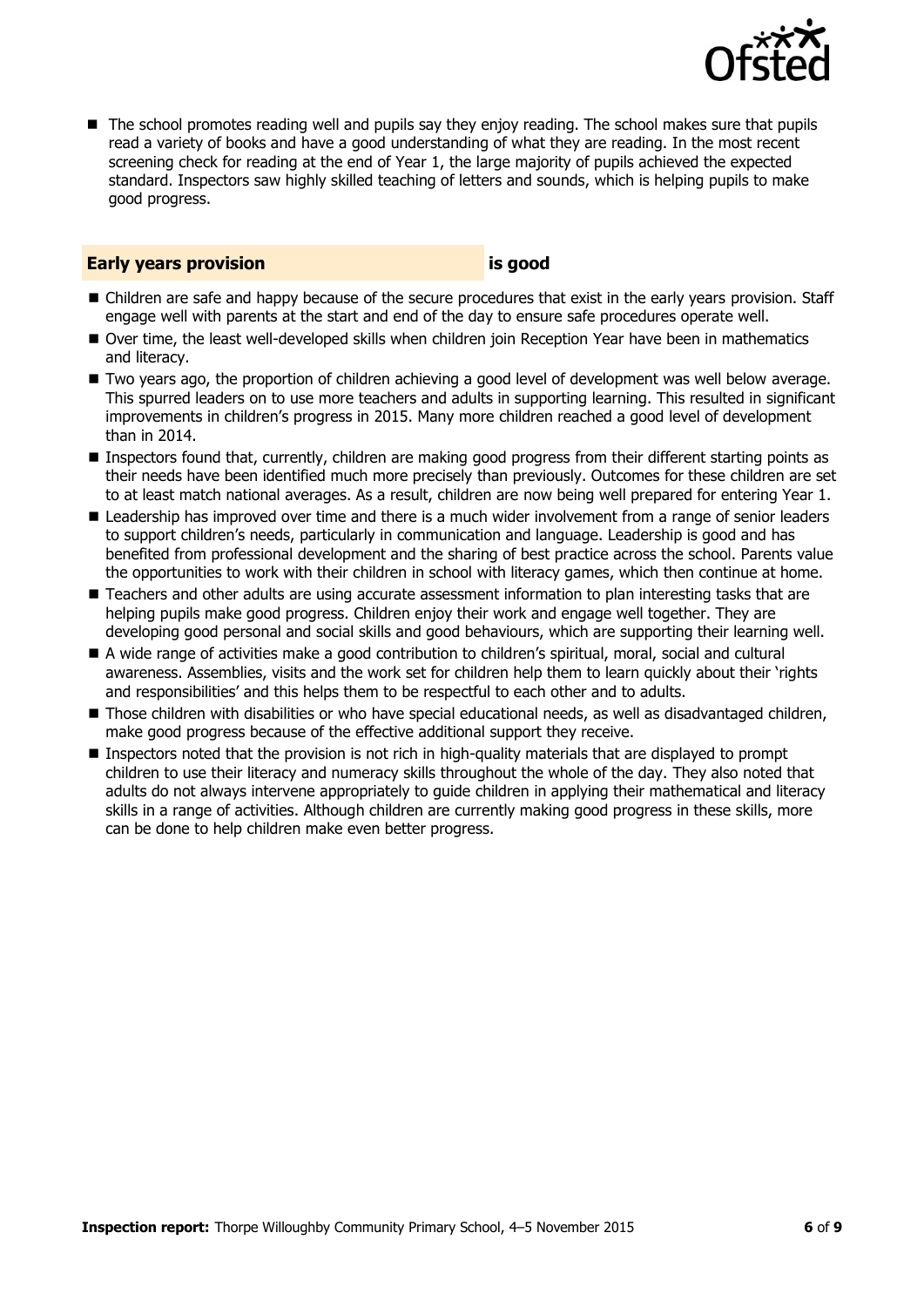

# **School details**

| Unique reference number  | 121436          |
|--------------------------|-----------------|
| <b>Local authority</b>   | North Yorkshire |
| <b>Inspection number</b> | 10002069        |

This inspection was carried out under section 5 of the Education Act 2005.

| <b>Type of school</b>                      | Primary                               |
|--------------------------------------------|---------------------------------------|
| <b>School category</b>                     | Community                             |
| <b>Age range of pupils</b>                 | $4 - 11$                              |
| <b>Gender of pupils</b>                    | Mixed                                 |
| <b>Number of pupils on the school roll</b> | 259                                   |
| <b>Appropriate authority</b>               | The governing body                    |
| <b>Chair</b>                               | Jan Tetley                            |
| <b>Headteacher</b>                         | Sue Brown                             |
| <b>Telephone number</b>                    | 01757 703996                          |
| Website                                    | www.thorpewilloughby.n-yorks.sch.uk   |
| <b>Email address</b>                       | admin@thorpewilloughby.n-yorks.sch.uk |
| <b>Date of previous inspection</b>         | 25 September 2013                     |

## **Information about this school**

- The school is an average-sized primary school.
- The proportion of disadvantaged pupils known to be eligible for support through the pupil premium is below average. The pupil premium is additional funding for those pupils who are known to be eligible for free school meals and those children who are looked after by the local authority.
- Most pupils are White British. A small proportion of pupils are from Roma or Gypsy heritage.
- The school is an enhanced mainstream school for communication and interaction. Organised by the local authority, it is part of North Yorkshire's special educational needs provision for local schools, with staff providing outreach provision.
- The proportion of disabled pupils and those who have special educational needs is average.
- The school meets the current government floor standards, which set the minimum expectations for attainment and progress in reading, writing and mathematics by the end of Year 6.
- The school holds the UNICEF Right Respecting Schools Award at level 2.
- Thorpe Willoughby Childcare Centre operates from buildings in the school grounds. The childcare centre did not form part of the school's inspection as it is inspected separately and has a separate inspection report.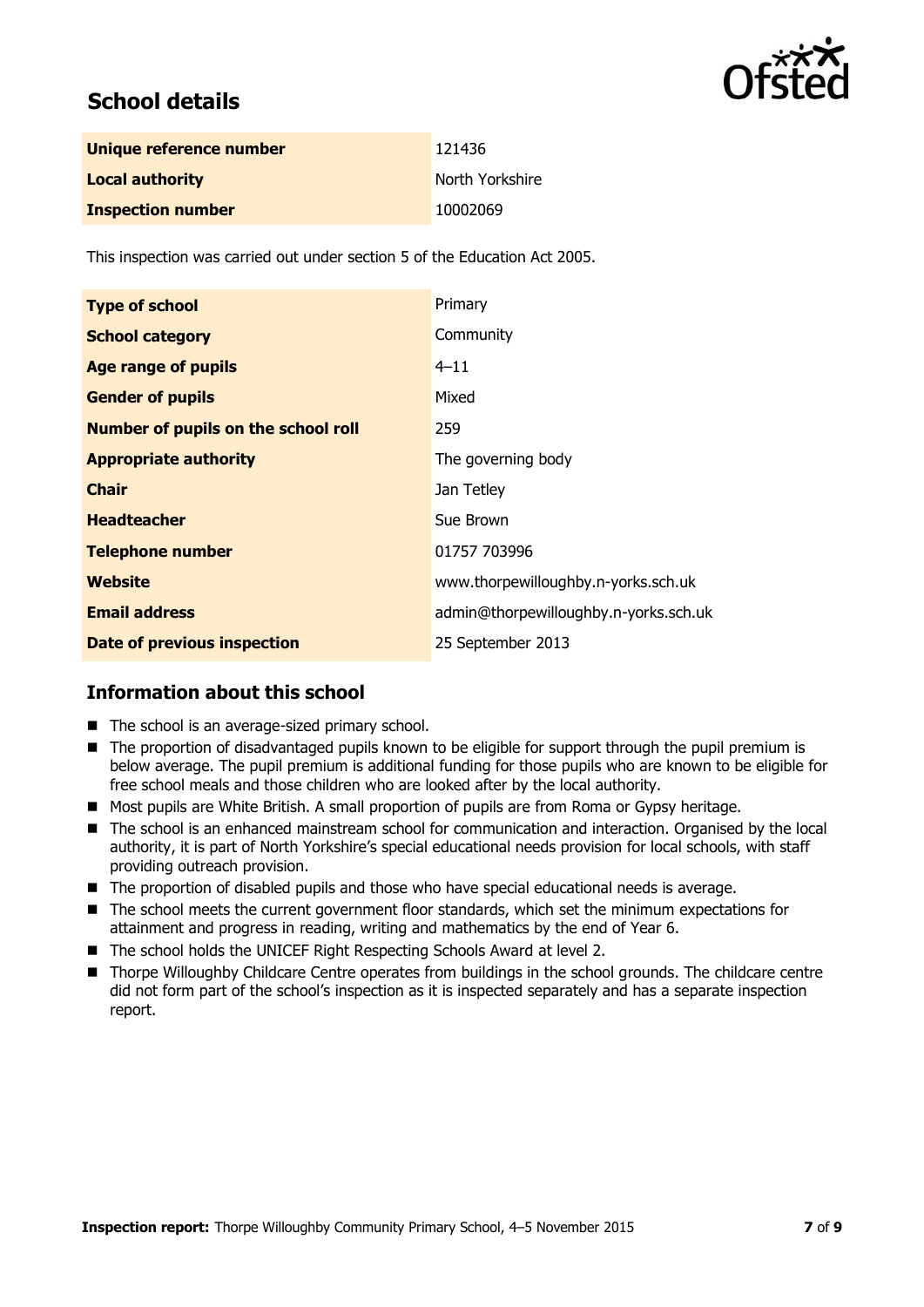

# **Information about this inspection**

- **Inspectors observed a range of teaching and learning in parts of lessons. Two observations were** undertaken jointly with the headteacher.
- An inspector spoke with a group of pupils about their learning in lessons and their safety in the school. Also, inspectors spoke with pupils about learning and safety throughout the two days of the inspection.
- Inspectors listened to pupils from Year 2 and Year 6 reading.
- An inspector held meetings with the Chair of the Governing Body and four other governors. Inspectors also held meetings with senior leaders and other staff.
- **Inspectors looked at the school's review of its own performance, its development and improvement plan,** school policies and the minutes of governing body meetings. They considered a range of documentation in relation to child protection, safeguarding, behaviour and attendance.
- **Inspectors reviewed pupils' work in lessons and analysed samples of pupils' books.**
- Inspectors evaluated 50 responses to the online questionnaire (Parent View) and a school questionnaire with 156 responses. Inspectors spoke to parents at the beginning and end of the school day.
- **Inspectors analysed 27 questionnaires completed by staff.**

## **Inspection team**

**James McGrath, lead inspector Construction Construction Construction Construction Jane Langley Contract Contract Contract Contract Contract Contract Contract Contract Contract Contract Contract Contract Contract Contract Contract Contract Contract Contract Contract Contract Contract Contract Contract C Janet Keefe Ofsted Inspector**